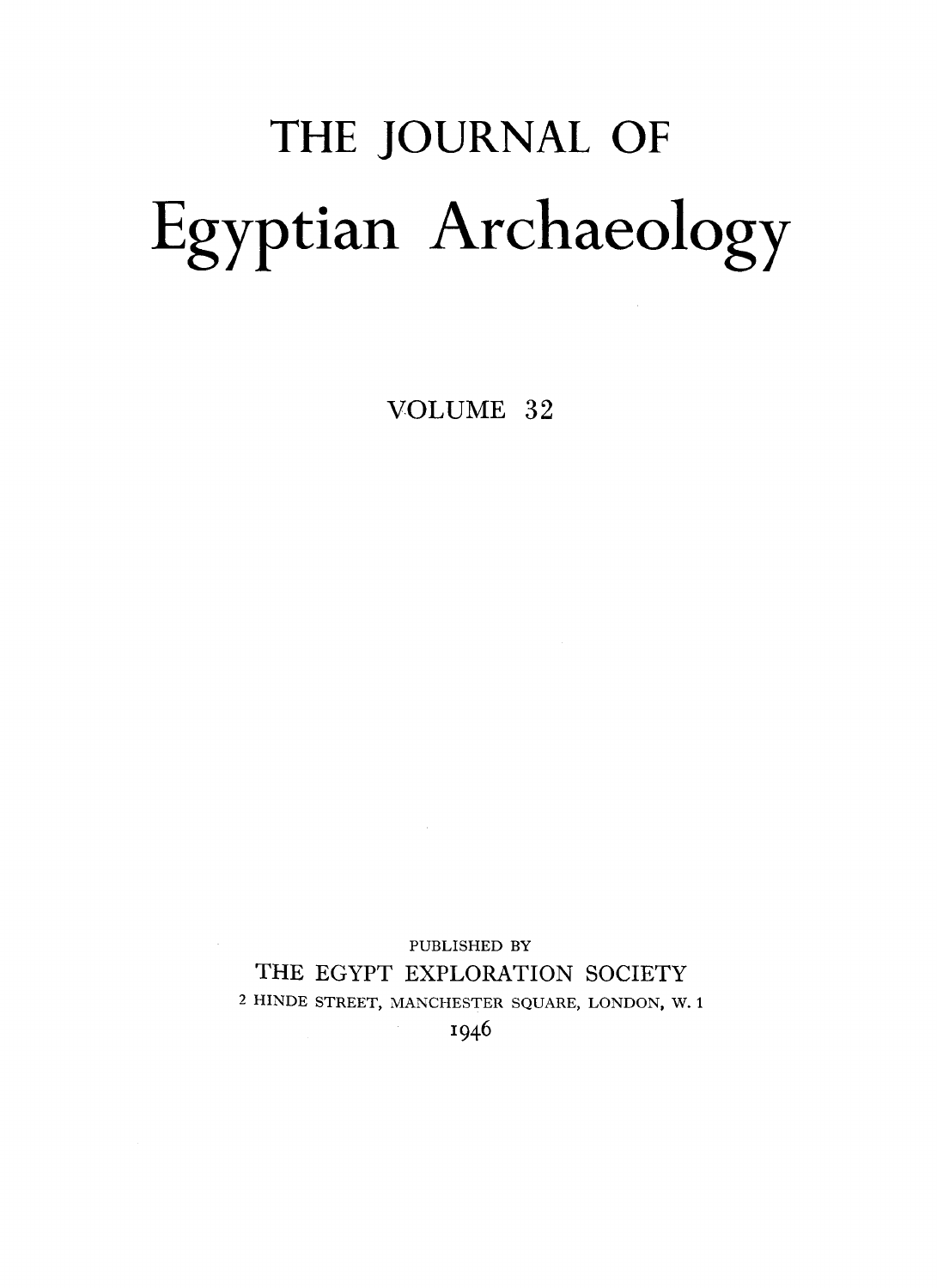## **CONTENTS**

 $\ddot{\phantom{0}}$ 

 $\bar{z}$ 

|                                                                                                                                                                                                                            | <b>PAGE</b> |
|----------------------------------------------------------------------------------------------------------------------------------------------------------------------------------------------------------------------------|-------------|
| EDITORIAL FOREWORD                                                                                                                                                                                                         | 1           |
| ROYAL DECREES FROM THE TEMPLE OF MIN AT COPTUS<br>William C. Hayes                                                                                                                                                         | 3           |
| Jaroslav Černý.<br>STUDIES IN THE CHRONOLOGY OF THE TWENTY-FIRST DYNASTY                                                                                                                                                   | 24          |
| ZEBERGED: THE SHIPWRECKED SAILOR'S ISLAND<br>G. A. Wainwright                                                                                                                                                              | 31          |
| R. O. Faulkner<br>THE EUPHRATES CAMPAIGN OF TUTHMOSIS III<br>$\ddot{\phantom{a}}$                                                                                                                                          | 39          |
| Alan H. Gardiner<br>DAVIES'S COPY OF THE GREAT SPEOS ARTEMIDOS INSCRIPTION<br>. .                                                                                                                                          | 43          |
| M. F. Laming Macadam<br><b>GLEANINGS FROM THE BANKES MSS.</b>                                                                                                                                                              | 57          |
| Eve Dray and Oliver H.<br><b>GLAZED QUARTZ BEADS OF THE ROMANO-ARAB PERIOD</b><br>$\ddot{\phantom{a}}$<br>$Myers$                                                                                                          | 65          |
| Nina M. Davies<br>AN UNUSUAL DEPICTION OF RAMESSIDE FUNERARY RITES                                                                                                                                                         | 69          |
| THE INSTRUCTION ADDRESSED TO KAGEMNI AND HIS BRETHREN<br>Alan H. Gardiner                                                                                                                                                  | 71          |
| THE CONSECRATION OF AN EGYPTIAN TEMPLE ACCORDING TO THE<br><b>USE OF EDFU</b><br>М.<br>Blackman<br>A.<br>and<br>H. W. Fairman                                                                                              | 75          |
| Battiscombe Gunn<br>THE SPLIT DETERMINED INFINITIVE                                                                                                                                                                        | 92          |
| S. R. K. Glanville<br>REGINALD ENGELBACH                                                                                                                                                                                   | 97          |
| BRIEF COMMUNICATIONS: The Accession Day of Sesostris I, by Alan H. Gardiner, p. 100;<br>Second Thoughts on the Origin of Coptic epe-, by Alan H. Gardiner, p. 101; Some Notes<br>on P. Ryl. III, by H. G. Meecham, p. 102. |             |
| REVIEWS:                                                                                                                                                                                                                   |             |
| Zeitschrift für ägyptische Sprache und Altertumskunde,<br>vol. lxxvii, edited by Walther Wolf<br>Reviewed by Alan H. Gardiner<br>. .                                                                                       | 103         |
| R. O. Faulkner<br>G. A. REISNER, A History of the Giza Necropolis, vol. i<br>, ,                                                                                                                                           | 105         |
| V. TSCHERIKOWER, The Jews in Egypt in the Hellenistic-<br>Roman Age in the Light of the Papyri<br>F. M. Heichelheim<br>, ,                                                                                                 | <b>100</b>  |
| Papyrologica Lugduno-Batava, vols. i, ii, edited by<br>E. Boswinkel; vol. iii a, edited by E. P. Wegener<br>C. H. Roberts<br>,                                                                                             | 107         |
| NOTICE by A. E. R. Boak and Frank E. Robbins                                                                                                                                                                               | 100         |

 $\overline{a}$ 

 $\sim$ 

 $\sim 20$   $^{-1}$